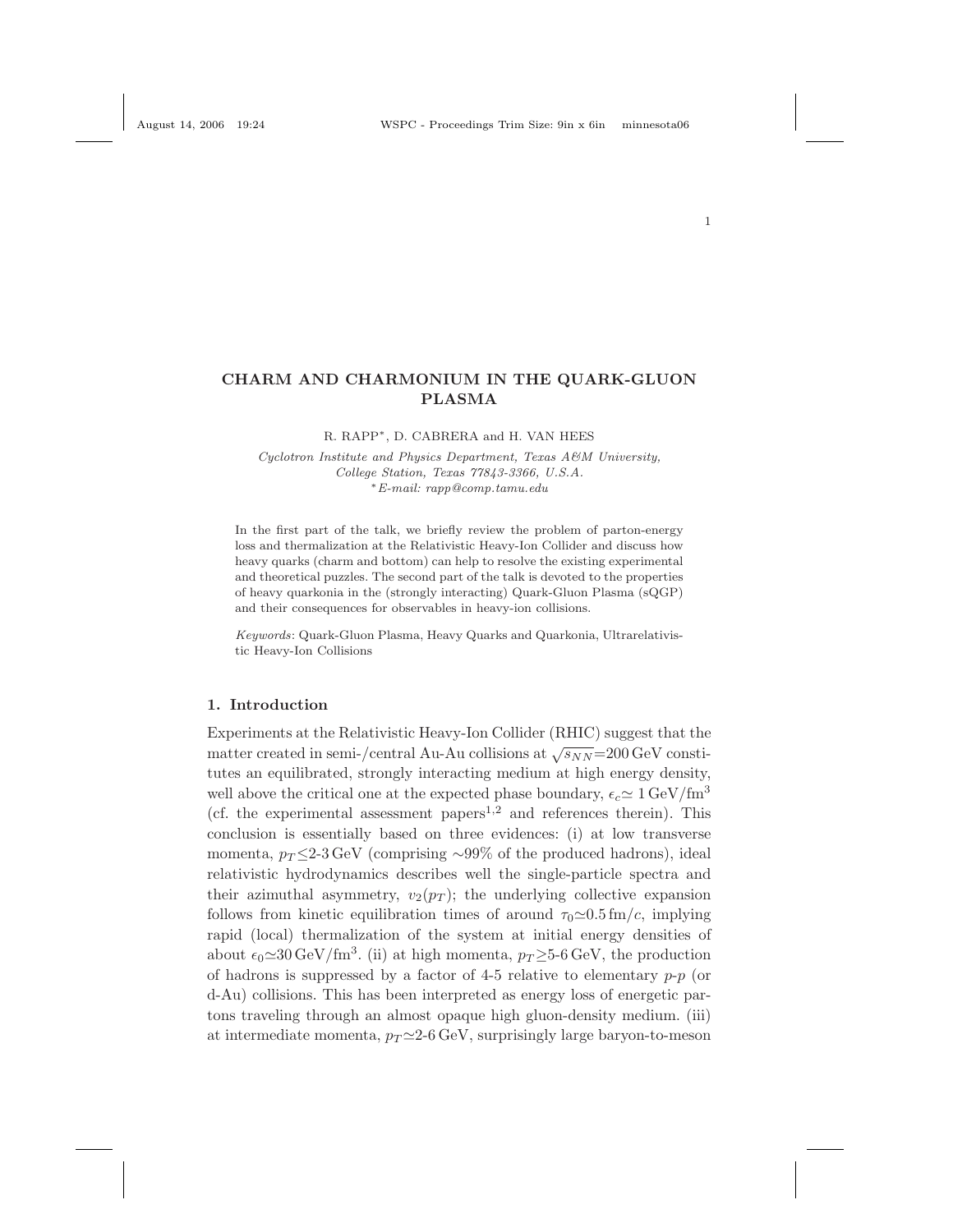ratios, as well as an empirical scaling of the hadron  $v_2$  according to its constituent quark content, has been interpreted as quark coalescence as the prevalent hadronization mechanism in this regime, and thus as partonic degrees of freedom being active. The microscopic mechanisms underlying thermalization and energy loss, however, are not well understood yet. In fact, the jet quenching of light partons is so strong that high- $p_T$  particle emission appears to be mostly limited to the surface of the fireball, rendering a precise determination of the corresponding transport coefficient (and maximal energy density) difficult. While earlier approaches assumed the dominance of radiative energy loss via medium-induced gluon radiation (which prevails in the limit of high jet energies) cf. <sup>3</sup> , it has been realized subsequently that elastic  $(2 \leftrightarrow 2)$  scattering processes cannot be neglected at currently accessible  $p_T \leq 10^{-15} \text{ GeV}$  at RHIC. Moreover, none of the evidences (i)-(iii) is directly connected to the fundamental properties distinguishing the Quark-Gluon Plasma (QGP) from hadronic matter, namely the deconfinement of color charges and the restoration of the spontaneously broken chiral symmetry (which is believed to generate most of the visible mass in the universe).

Heavy-quark (HQ) observables are expected to provide new insights into the aforementioned problems (with the exception of chiral symmetry restoration). On the one hand, charm  $(c)$  and bottom  $(b)$  quarks, due to their relatively large mass, should suffer less energy loss and undergo delayed thermalization when traversing the QGP, and thus be more sensitive to the interactions with thermal partons than light quarks and gluons. Therefore, it came as a surprise when the measurement of single-electron  $(e^{\pm})$  spectra associated with the semileptonic decay of open-charm (and -bottom) hadrons showed a factor  $4-5$  suppression<sup> $4,5$ </sup>, very comparable to what has been found for pions. In addition, the observed values for the  $e^{\pm}$  elliptic flow,  $v_2^e(p_T)$ , reach up to 10% at  $p_T \simeq 2 \,\mathrm{GeV}$ , indicating the build-up of substantial *early* collectivity of  $c$  quarks. These observations reinforced the implementation of elastic energy-loss processes into the theoretical description of the spectra<sup>6–10</sup>. On the other hand, HQ bound states (quarkonia), due to their small size/large binding, are suitable probes of a surrounding medium of sufficiently high density. E.g., for a typical (ground-state) charmonium of size  $r=0.25$  fm, the relevant parton density at which significant modifications are to be expected is  $n \approx 3/(4\pi r^3) \approx 10{\text -}20 \text{ fm}^{-3}$ , which for an ideal QGP (with  $N_f$ =2.5 massless flavors) translates into a temperature of  $T \approx 270 \text{ MeV} \approx 1.5T_c$ . Indeed, recent lattice QCD (lQCD) calculations indicate that  $J/\psi$  and  $\eta_c$  states survive in a QGP up to ~2 $T_c$ . The theoretical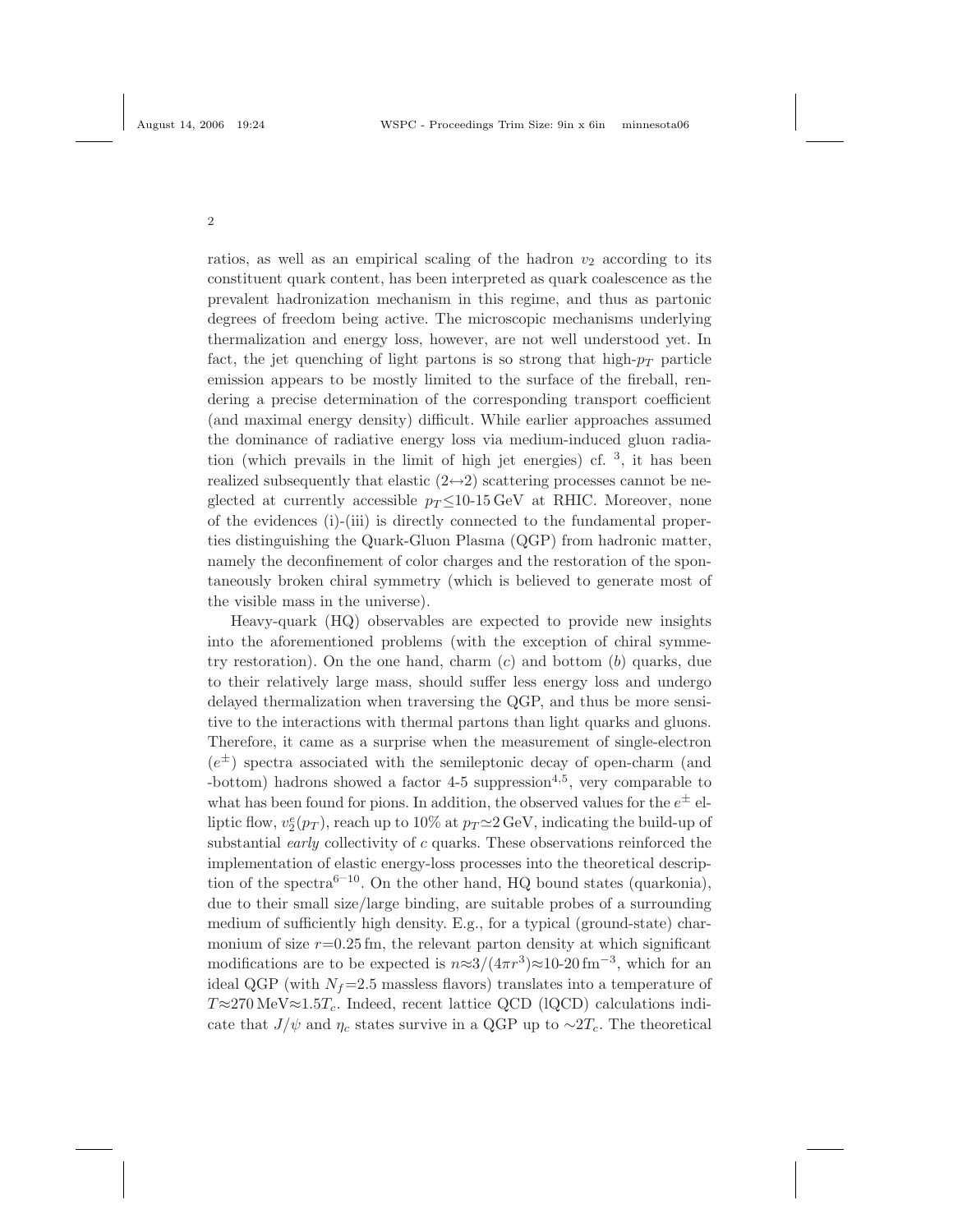challenge is then to disentangle and quantify (a) medium modifications of the binding potential (e.g., color screening), (b) parton-induced dissociation reactions, and (c) in-medium changes of the HQ mass which affects both the bound-state mass and its decay threshold, as well as to identify and establish connections to observables in heavy-ion collisions.

In the first part of the talk (Sec. 2), we evaluate HQ diffusion and thermalization in the QGP employing both perturbative and nonperturbative elastic interactions. This problem is particularly suited to a Fokker-Planck approach for Brownian motion in a thermal background<sup>11</sup>, which allows to describe both the quasi-thermal and kinetic regime, and its transition. A Langevin simulation for c and b quarks in an expanding QGP at RHIC is supplemented with coalescence (and fragmentation) at  $T_c$ , thus implementing all of the three main features (i)-(iii) of the initial RHIC data. In the second part of the talk (Sec. 3), we discuss in-medium properties of heavy quarkonia, including information from lQCD. We outline a Tmatrix approach in which HQ potentials from lQCD are used as input to simultaneously describe bound and scattering states. This enables a comprehensive evaluation of euclidean correlation functions, which in turn can be checked against rather accurate results from lQCD. We briefly discuss how in-medium quarkonium properties reflect themselves in observables in ultrarelativistic heavy-ion collisions. Sec. 4 contains our conclusions.

#### 2. Open Charm and Bottom in the QGP

Recent calculations of hadronic spectral functions in a QGP, both within lQCD and lQCD-based potential models, suggest that resonance (or bound) states persist up to  $2T_c$ , for both heavy-  $(Q\bar{Q})$  and light-quark  $(q\bar{q})$  systems. We conjectured<sup>6</sup> that this also holds for heavy-light systems, and therefore could lead to significantly faster thermalization for  $c$  and  $b$  quarks as compared to perturbative QCD (pQCD) processes. Even at  $T=350 \,\mathrm{MeV}$  (which roughly corresponds to initial temperatures at RHIC) and for  $\alpha_s = 0.4$ , elastic pQCD scattering, which is dominated by  $t$ -channel gluon exchange, results in a thermal relaxation time for c quarks above  $10 \text{ fm/c}$ , well above a the typical QGP lifetime of  $\tau_{\text{QGP}} \sim 5 \text{ fm}/c$ . Recent data on single-electron spectra associated with semileptonic heavy-meson decays have corroborated the need for nonperturbative HQ interactions in the QGP. As shown in Fig. 1, perturbative energy-loss calculations appear insufficient to describe the strong suppression in the  $p_T$ -spectra (left panel, using both elastic and radiative interactions) and the large  $v_2(p_T)$  (right panel, using radiative energy loss with a substantially upscaled transport coefficient). While the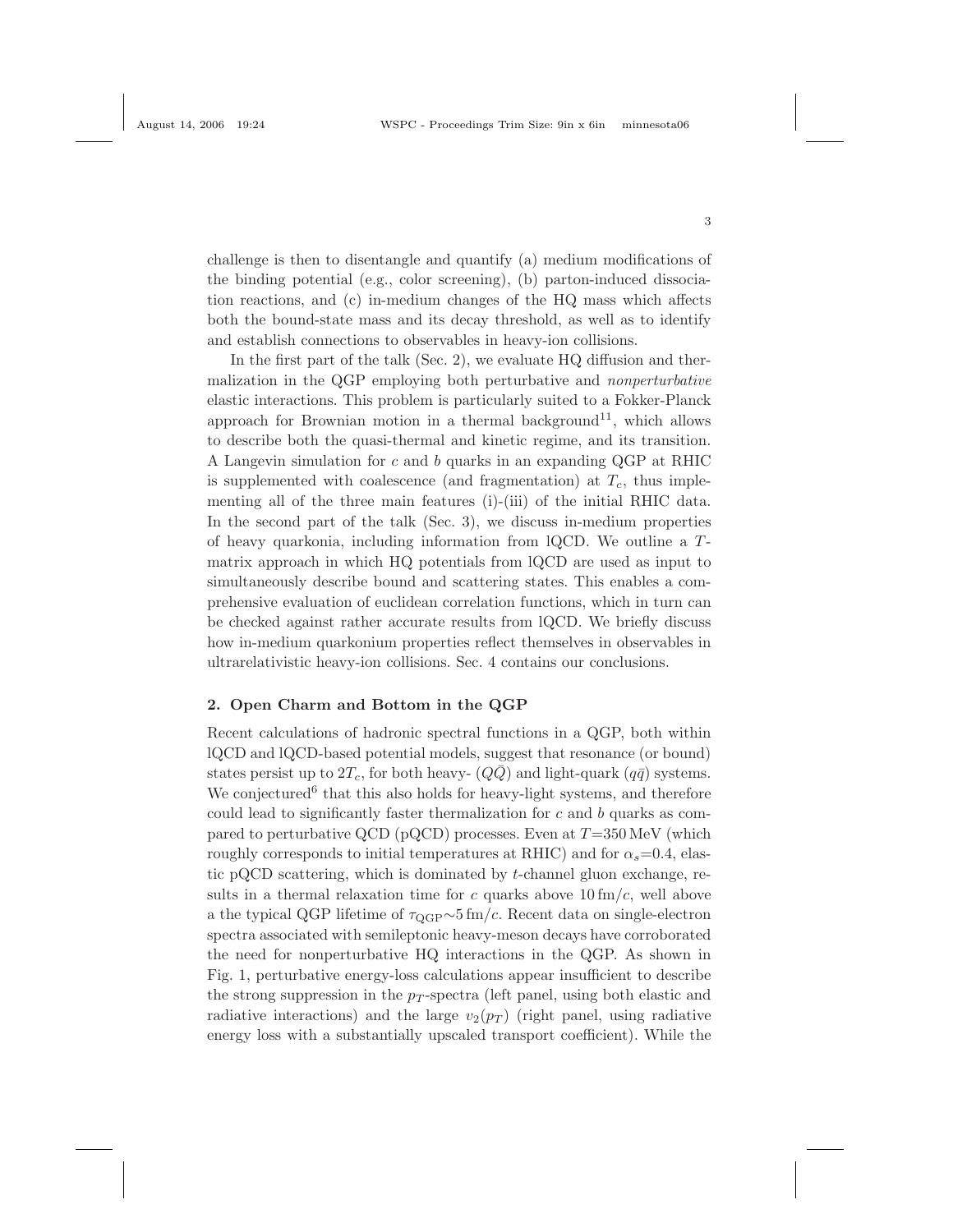

Fig. 1. Perturbative QCD energy-loss calculations for  $e^{\pm}$  spectra from semileptonic heavy-meson decays. Left panel: nuclear suppression factor<sup>10</sup>, right panel: elliptic flow<sup>12</sup>.

plots indicate a (lower) applicability limit of the pQCD energy-loss approach of  $p_T^e \simeq 2 \,\mathrm{GeV}$ , we will argue below that nonperturbative effects may be relevant (or even dominant) up to at least  $p_T^e \simeq 5 \,\text{GeV}$ . In particular, radiative energy-loss calculations typically do not include the backward reactions (detailed balance) which are essential for building up collective behavior of the heavy quarks in the expanding thermal medium. As mentioned above, in this context a Brownian-motion approach is well suited to address the thermalization of the heavy quarks $6,7,11,13$ . Upon expanding the Boltzmann equation in small momentum transfers, one arrives at a Fokker-Planck equation for the HQ distribution function,  $f$ ,

$$
\frac{\partial f}{\partial t} = \gamma \frac{\partial (pf)}{\partial p} + D_p \frac{\partial^2 f}{\partial p^2} \,, \tag{1}
$$

with (momentum) drag ( $\gamma$ ) and diffusion ( $D_p$ ) constants (related via T =  $D_p/\gamma M_Q$ ). The latter are calculated from corresponding matrix elements for HQ scattering off light partons. As mentioned above, our main ingredient here are resonance-mediated elastic interactions in s- and u-channel (cf. left panel of Fig. 2) which we model with an effective Lagrangian according to<sup>6</sup>

$$
\mathcal{L} = -G \bar{Q} \Gamma \frac{1+\rlap{\hspace{0.02cm}/}{2}}{2} \Phi q + \text{h.c};
$$
\n<sup>(2)</sup>

 $\Phi$  is the resonance field representing "D" and "B" mesons, which we dress by evaluating the corresponding one-loop  $(Q-\bar{q})$  selfenergy. Parameters of the model are the resonance mass (which we fix at  $0.5 \,\text{GeV}$  above the  $Q-\bar{q}$ threshold) and coupling constant, G, which determines the resonance width. HQ and chiral symmetry (above  $T_c$ ) imply degeneracy of the pseudo-/scalar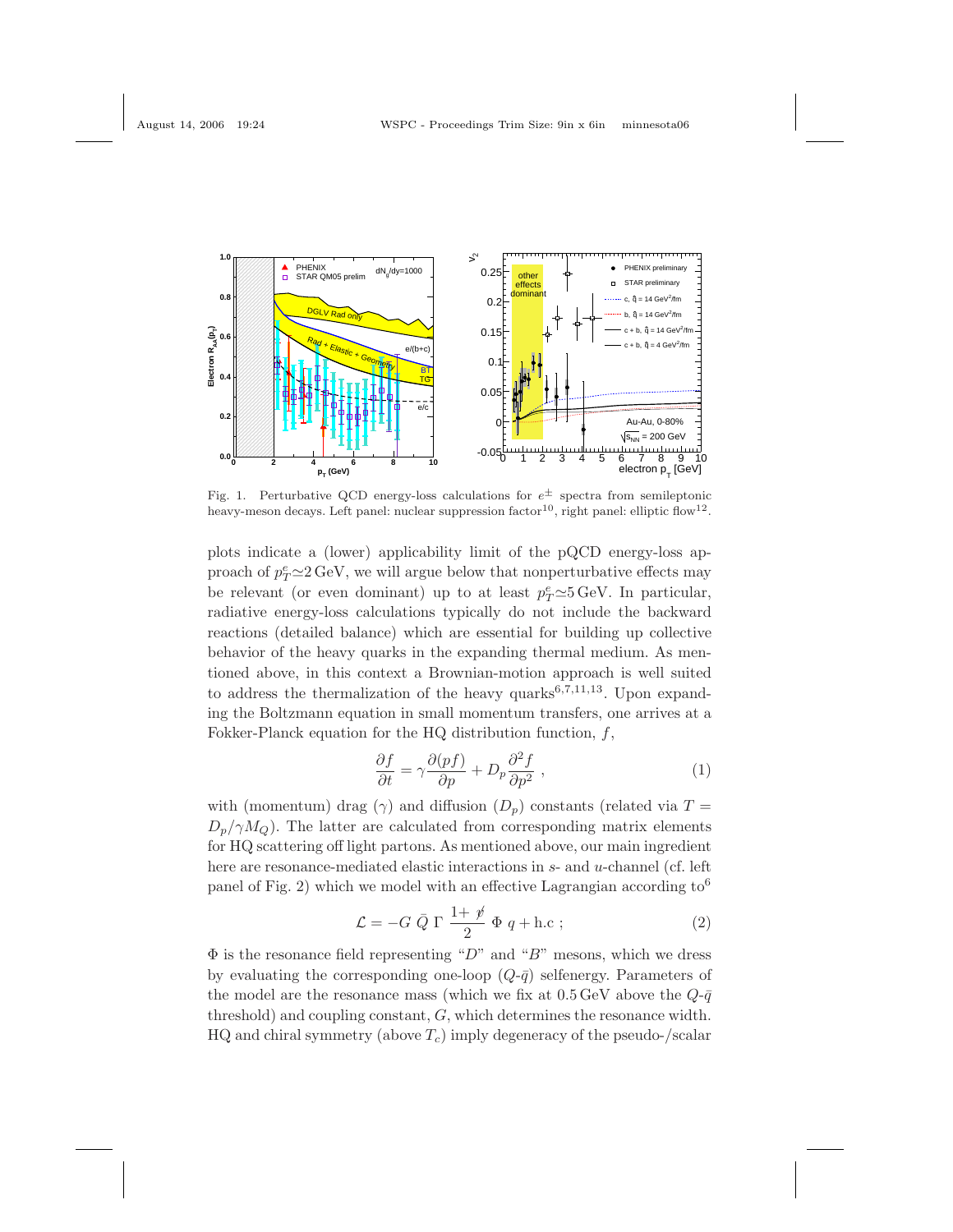

Fig. 2. Elastic HQ-scattering processes via  $D-(B-)$ meson like resonances (left panel) and resulting thermalization times compared to pQCD results (right panel)<sup>6</sup>.

and axial-/vector channels represented by the Dirac matrices, Γ. The temperature dependence of the resulting thermal relaxation times,  $\tau_Q = \gamma^{-1}$ , for c- and b-quarks shows a factor of ∼3 reduction compared to calculations where only pQCD elastic scattering is accounted for (right panel of Fig. 2). This is very significant for c-quarks as  $\tau_c$  is now comparable to (or even below) the duration of the QGP phase at RHIC ( $\tau_{\text{QGP}} \sim 5 \text{ fm}/c$ ), whereas  $\tau_b$ > $\tau_{\text{OGP}}$  still, due to the large b-quark mass.

The T- and p-dependent drag and diffusion coefficients have been implemented into a relativistic Langevin simulation<sup>6</sup> using an (elliptic) thermal fireball expansion for (semi-) central Au-Au collisions at RHIC as a background medium, where the bulk flow is adjusted to hydrodynamic simulations in accordance with experiment. At the end of the QGP phase (which terminates in a mixed phase at  $T_c=180 \text{ MeV}$ , the c- and b-quark output distributions from the Langevin simulation are subjected to hadronization into D- and B-mesons using the quark-coalescence model of Ref.  $^{14}$ . Since the probability for coalescence is proportional to the light-quark distribution functions, it preferentially occurs at lower  $p_T$ ; "left-over" heavy quarks are hadronized via  $\delta$ -function fragmentation. The extra contribution to momentum and  $v_2$  from the light quarks increases both the  $R_{AA}(p_T)$  and  $v_2(p_T)$ of the heavy-meson spectra, relative to a scheme with fragmentation only. Rescattering in the hadronic phase has been neglected. The resulting D- and B-meson spectra are decayed semileptonically resulting in a nuclear suppression factor and elliptic flow which compare reasonably well with recent RHIC data<sup>4,5,15</sup> up to  $p_T \simeq 5$  GeV (Fig. 3). At higher momenta, radiative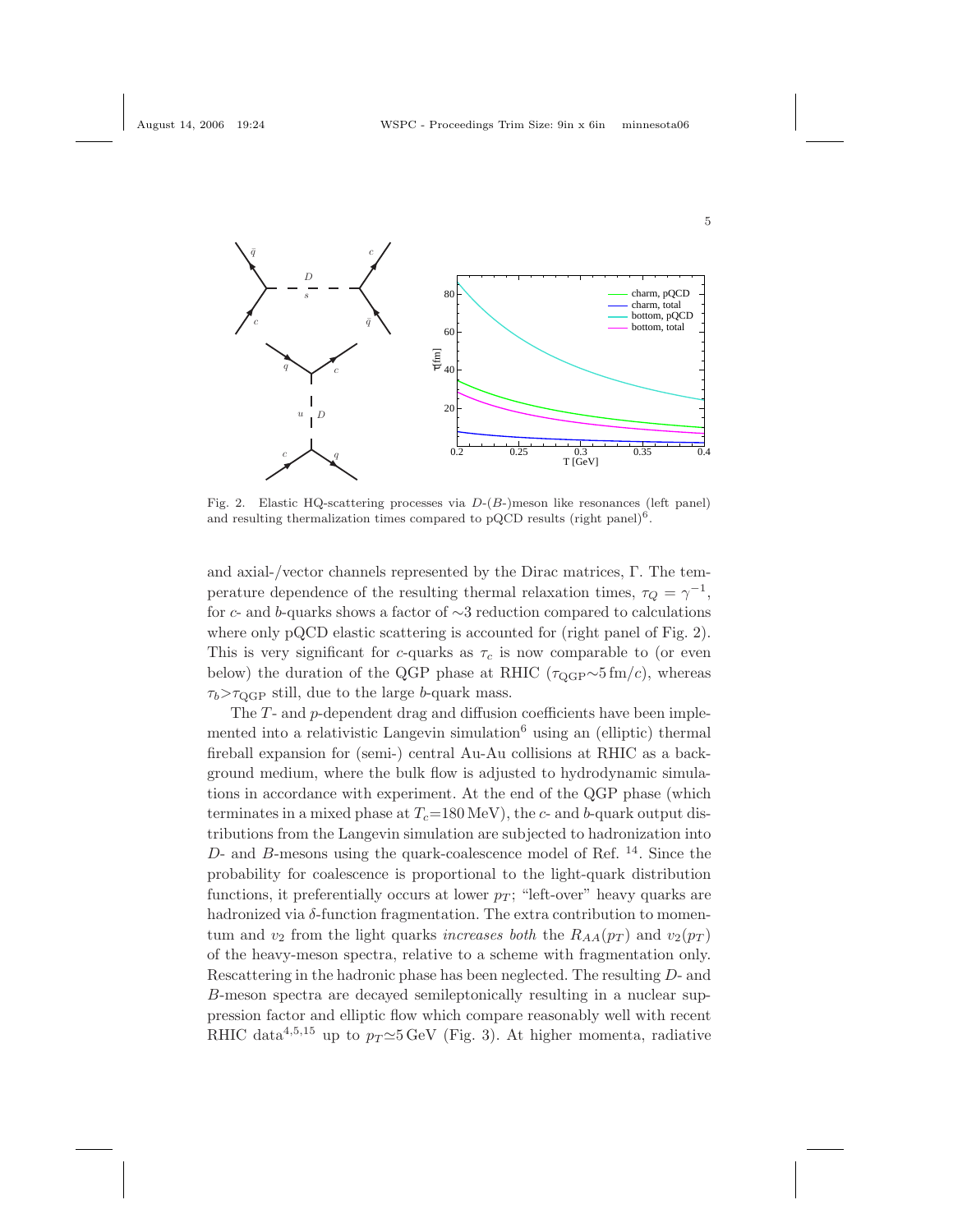

Fig. 3. Calculations for single-electron spectra arising from semileptonic heavy-meson decays. Left panel: Nuclear suppression factor right panel: elliptic flow.

energy loss (not included here) is expected to contribute significantly<sup>a</sup>.

Another issue in interpreting the semileptonic  $e^{\pm}$  spectra concerns the relative contributions of charm and bottom. Since bottom quarks are much less affected by rescattering effects, their contribution reduces the effects in both  $R_{AA}$  and  $v_2$  appreciably. Following Refs. <sup>9,17</sup>, we have determined the initial charm spectra by reproducing  $D$ - and  $D^*$ -spectra in d-Au collisions<sup>18</sup>, calculated the pertinent  $e^{\pm}$  spectra and assigned the missing yield relative to the data<sup>19</sup> to bottom contributions. In this way, the crossing between charm and bottom contribution in  $p-p$  collisions occurs at  $p_T \simeq 5$  GeV. Due to the strong quenching of the c-quark spectra in the QGP this crossing is shifted down to  $p_T \simeq 2.5$ -3 GeV in Au-Au collisions. For charm contributions only, our nonperturbative rescattering mechanism results in a pertinent electron  $R_{AA}$  as low as 0.1 and an elliptic flow as large as 14%. Thus, the severeness of the " $e^{\pm}$  puzzle" partially hinges on the baseline spectra in more elementary systems  $(p-p \text{ and } d-Au)$ . Obviously, a direct measurement of D-mesons in Au-Au would be very valuable.

## 3. Heavy Quarkonia in the QGP

#### 3.1. Potential Models, Spectral Functions and Lattice QCD

Heavy quarkonia ( $c$ - $\bar{c}$  and  $b$ - $\bar{b}$  bound states) have long been identified as suitable objects to quantitatively investigate the properties of QCD, including color confinement<sup>20</sup>. A particularly appealing feature is the applicability

aNote that in a chemically equilibrated QGP, the effects of induced gluon radiation are presumably smaller than in a pure gluon plasma as assumed in Refs.  $10,12$ ; an estimate of (some) 3-body scattering diagrams has been performed in Ref. <sup>16</sup>.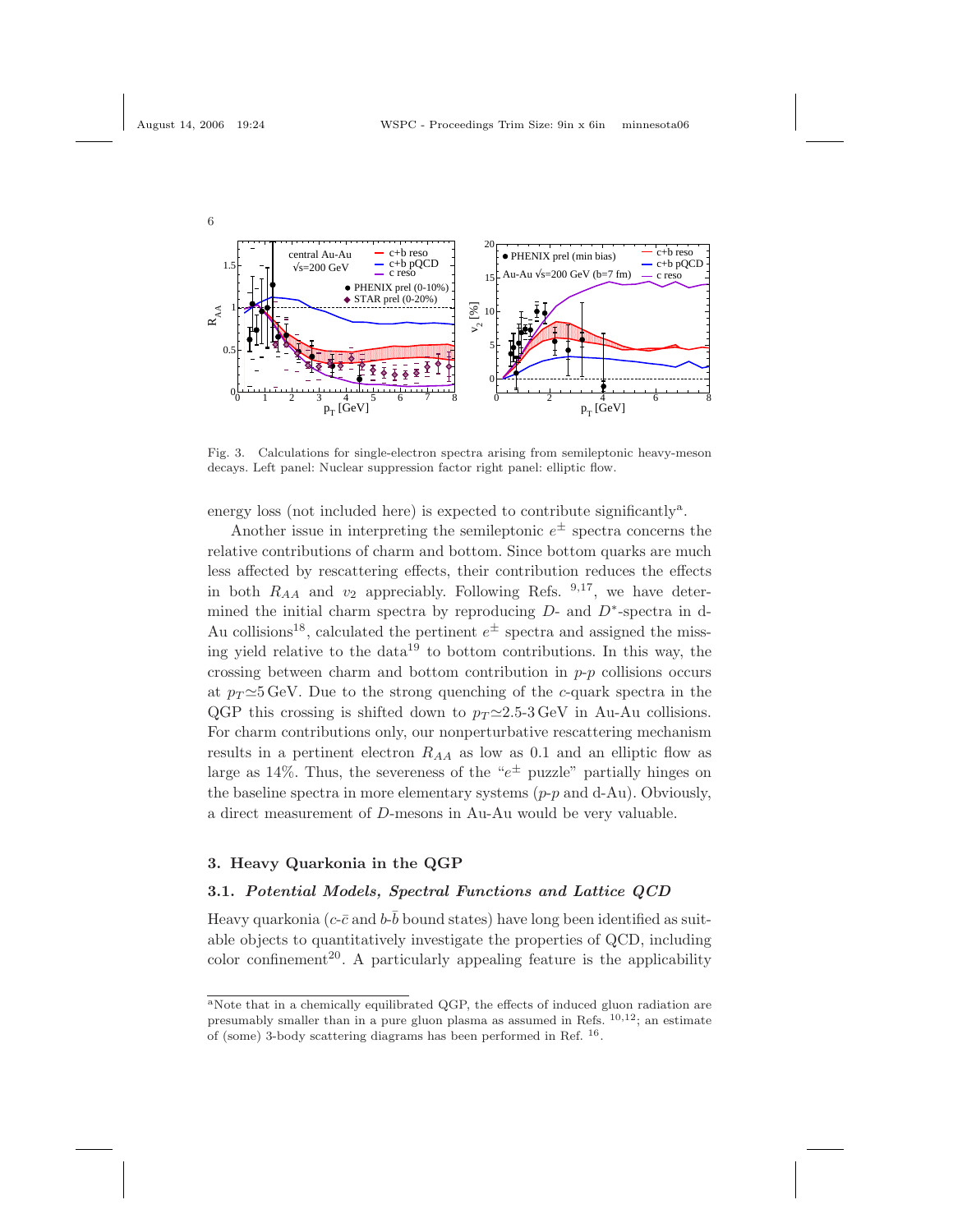of potential models as a nonrelativistic effective-theory approximation to QCD (cf. Ref. <sup>21</sup> for a recent review). In the vacuum, the heavy-quarkonium spectrum is indeed reasonably well described by the "Cornell potential", consisting of a Coulomb plus linear confining term. Subsequently it was realized that, when immersing quarkonia into a medium of deconfined color charges, Debye screening will reduce the binding and eventually lead to the dissolution of the bound state<sup>22,23</sup>; already slightly above  $T_c$ , a substantial (factor ∼2-3) reduction in charmonium and bottomonium binding energies,  $\varepsilon_B$ , has been found, together with the possibility that the (S-wave) ground states  $(\eta_{c,b}, J/\psi, \Upsilon(1S))$  survive (well) above  $T_c$ . Modern lQCD (-based) calculations qualitatively support this picture: On the one hand, directly extracted charmonium spectral functions (in quenched approximation) indicate resonance peaks up to  $\sim$ 2 $T_c^{24,25}$ . On the other hand, (both quenched and unquenched) lQCD results for the (color-singlet) free energy,

$$
F_{Q\bar{Q}}(r;T) = U_{Q\bar{Q}}(r;T) - TS_{Q\bar{Q}}(r;T) ,
$$
\n(3)

have been implemented into potential models within a Schrödinger<sup>26–29</sup> or Lippmann-Schwinger equation<sup>30</sup>. There is an ongoing debate as to which quantity ( $F_{Q\bar{Q}}$ , the internal energy  $U_{Q\bar{Q}}$ , or a linear combination thereof<sup>31</sup>) is the most appropriate one to use as a potential. Maximal binding is obtained with  $U_{Q\bar{Q}}$ , and even in this case, the ground-state charmonium (bottomonium) binding energies are reduced to  $\varepsilon_B \simeq 0.1$ -0.2 GeV (0.3-0.6 GeV) at T ≃1.5  $T_c$ , compared to ~0.6 GeV (1.1 GeV) in vacuum. However, a quantitative description of in-medium modifications of quarkonia requires at least two additional components, i.e., the effects of parton-induced dissociation reactions and of in-medium HQ masses. The objective is thus to construct an approach that (i) is consistent with finite- $T$  lQCD and (ii) allows for reliable applications to observables in heavy-ion collisions. Only then the original idea<sup>22</sup> of using quarkonia as a tool to identify (and characterize) confinement (or at least color screening) may be realized.

The interplay of medium effects becomes more transparent in terms of the charmonium propagator, schematically written as  $(nonrelativistic)^b$ 

$$
D_{\Psi}(\omega;T) = \left[\omega - (2m_c^* - \varepsilon_B) + i\Gamma_{\Psi}\right]^{-1}.
$$
 (4)

It shows that screening (affecting the binding energy and thus the real part of the inverse propagator), and parton-induced dissociation (governing the

<sup>&</sup>lt;sup>b</sup>Writing Eq. (4) in this form implies that the  $Q-\overline{Q}$  potential is strong enough to generate a pole in the scattering amplitude. A microscopic (T-matrix) approach is discussed below.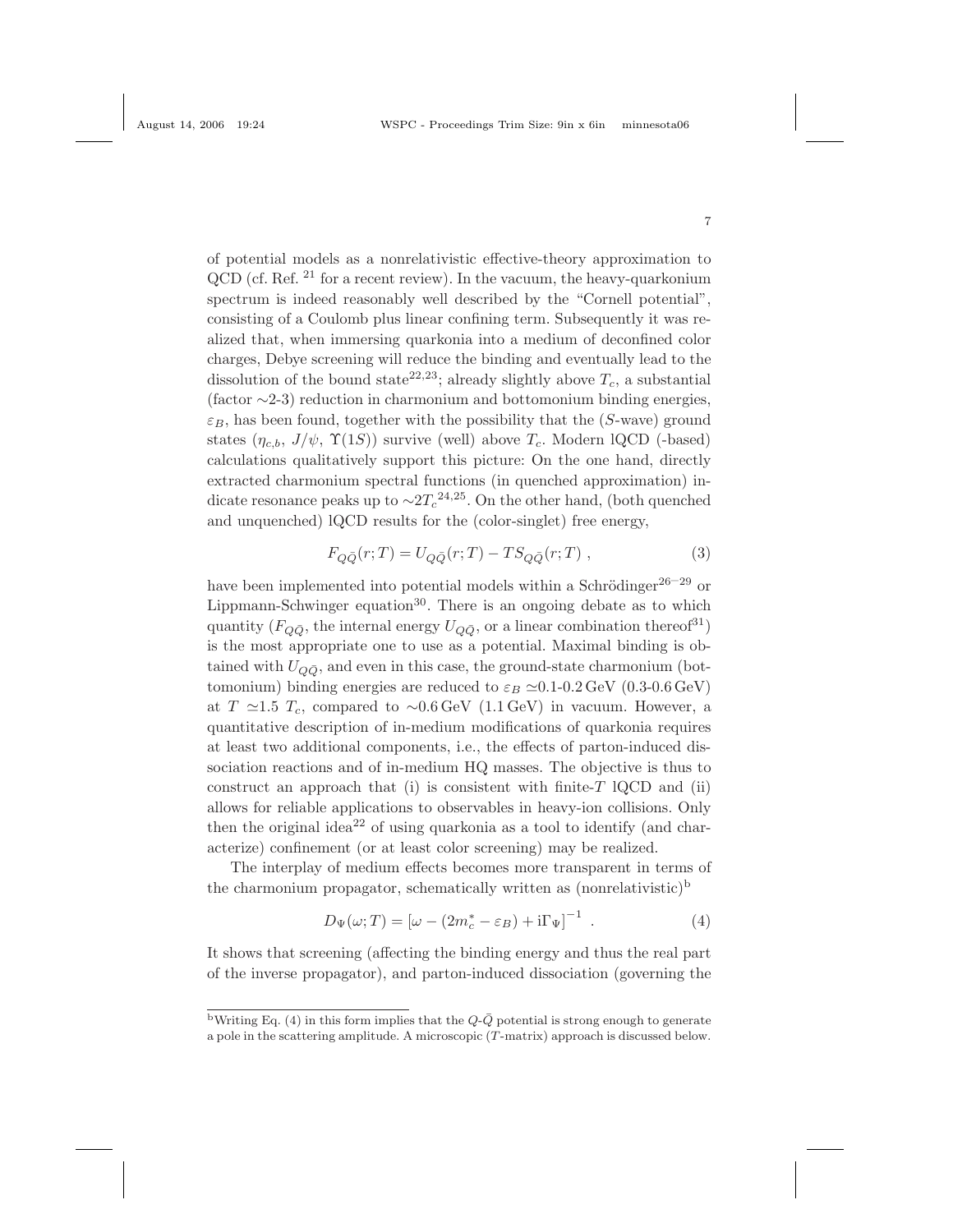

Fig. 4. Lifetimes of  $J/\psi$  (left panel, gluo-dissociation vs. quasifree dissociation mechanisms<sup>34</sup>) and Y states (right panel, quasifree dissociation<sup>35</sup>) in the QGP.

width,  $\Gamma_{\Psi}$ , of the spectral function, Im  $D_{\Psi}$ ) are not mutually exclusive but have to be taken into account simultaneously  $32$ .

The inelastic width (or dissociation rate) can be expressed as

$$
\Gamma_{\Psi} = (\tau_{\Psi})^{-1} = \int \frac{d^3k}{(2\pi)^3} f^p(\omega_k, T) v_{\text{rel}} \sigma_{\Psi}^{\text{diss}}(s)
$$
 (5)

in terms of (thermal) parton-distribution functions,  $f^p$  ( $p=q,\bar{q},g$ ), and the parton-induced break-up cross section,  $\sigma_{\Psi}^{\text{diss}}$ . The latter has first been evaluated for gluo-dissociation<sup>33</sup>,  $g + \Psi \to c + \bar{c}$ , using Coulomb wave-functions for the quarkonia, leading to a T-dependent  $J/\psi$  lifetime as shown in the left panel of Fig. 4. For the vacuum  $J/\psi$  binding energy,  $\varepsilon_B=0.63$  GeV, the lifetime is well behaved showing a rather steep decrease with  $T$  (dashed line). However, if an in-medium binding energy is used as following from screened (or lQCD) potentials, the lifetime is initially reduced (dotted line), but if the binding energy drops below ∼0.1 GeV, the phase space in the gluodissociation reaction strongly shrinks leading to an unphysical increase of the  $J/\psi$  lifetime with T. This artifact is even more pronounced for the less bound excited states  $(\chi_c, \psi')$ . This problem has been remedied by introducing the "quasifree" dissociation process<sup>34</sup>,  $p + \Psi \rightarrow p + c + \bar{c}$ , where a parton knocks out the  $Q$  (or  $\overline{Q}$ ) from the bound state. With reasonable values for the strong coupling constant  $(\alpha_s \approx 0.25)$  the resulting charmonium widths are in the ∼0.1 GeV range for  $T \sim 1.5$  T<sub>c</sub> (as relevant for RHIC) with a well-behaved T-dependence. The order of magnitude of the inelastic width is easily reproduced using a simplified estimate of Eq. (5) according to  $\Gamma_{\Psi} \approx n_p(T) \sigma_{\text{diss}} v_{\text{rel}}$ ; with a parton density  $n_p \approx 10 \text{ fm}^{-3}$  (at  $T \approx 0.25 \text{ GeV}$ ), a cross section of 1 mb and  $v_{\text{rel}}=1/2$  one finds  $\Gamma_{\Psi} \approx 0.1 \text{ GeV}$ .

When applied to bottomonia, the same arguments apply<sup>35</sup>; the right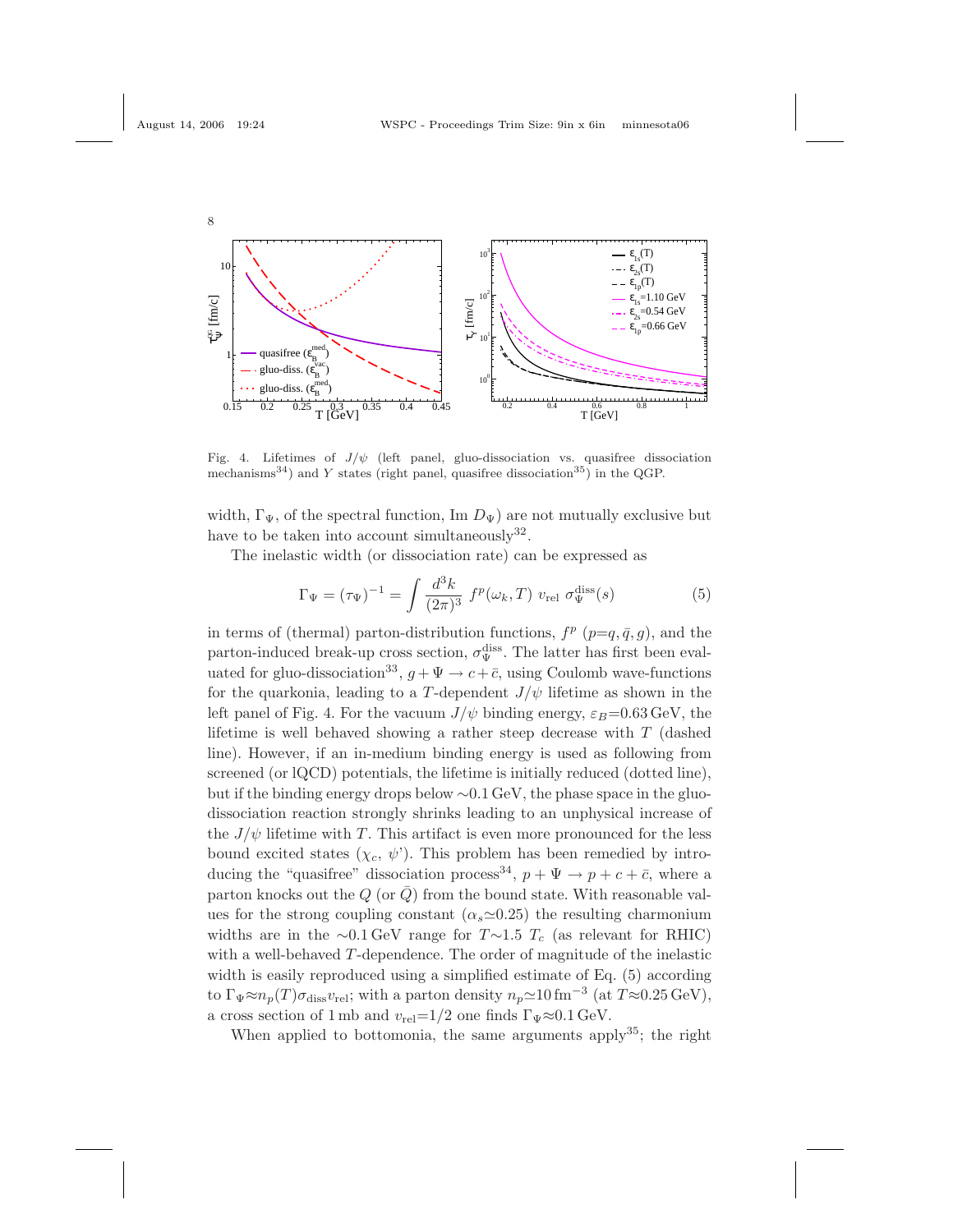

Fig. 5. Finite-temperature euclidean correlation functions computed in lQCD in the pseudoscalar ( $\eta_c$ , left panel) and scalar ( $\chi_c$ , right panel) channels<sup>25</sup>.

panel of Fig. 4 illustrates the impact of in-medium binding energies on bottomonium dissociation: in the RHIC temperature regime, screening may lead to up to a factor of  $\sim$ 20 (!) reduction in the ground-state  $\Upsilon(1S)$  lifetime, bringing it down to  $\sim$ 2-5 fm/c at T=0.3-0.4 GeV. This has important consequences for bottomonium suppression at RHIC (as elaborated in Sec. 3.2 below), rendering it a sensitive probe of color screening<sup>35</sup>.

A key issue for model descriptions of quarkonium spectral functions in the QGP is the implementation of constraints from lQCD. The standard object computed on the lattice is (the thermal expectation value of) a hadronic current-current correlation function in euclidean time,  $\tau$  (and at zero 3-momentum), in quantum-number channel,  $\alpha^{36}$ ,

$$
G_{\alpha}(\tau;T) = \langle j_{\alpha}(\tau)j_{\alpha}^{\dagger}(0) \rangle . \tag{6}
$$

The connection to the spectral function,  $\sigma_{\alpha}$ , is given by a convolution with a temperature kernel as

$$
G_{\alpha}(\tau;T) = \int_0^{\infty} d\omega \ \sigma_{\alpha}(\omega;T) \ \frac{\cosh[\omega(\tau - 1/2T)]}{\sinh[\omega/2T]} \ . \tag{7}
$$

While euclidean correlators can be computed with good accuracy (Fig. 5), their limited temporal extent at finite  $T$ ,  $0 \leq \tau \leq 1/T$ , renders the extraction of (Minkowski) spectral functions more difficult. On the contrary, model calculations of spectral functions are readily integrated via Eq. (7) and compared to the rather precise euclidean correlators from lQCD<sup>37,29</sup>. To better exhibit the T-dependence induced by the spectral function, both lattice and model results for  $G_{\alpha}(\tau;T)$  are commonly normalized to the socalled "reconstructed" correlator, which follows from Eq. (7) by inserting a free spectral function,  $\sigma_{\alpha}(\omega, T = 0)$ .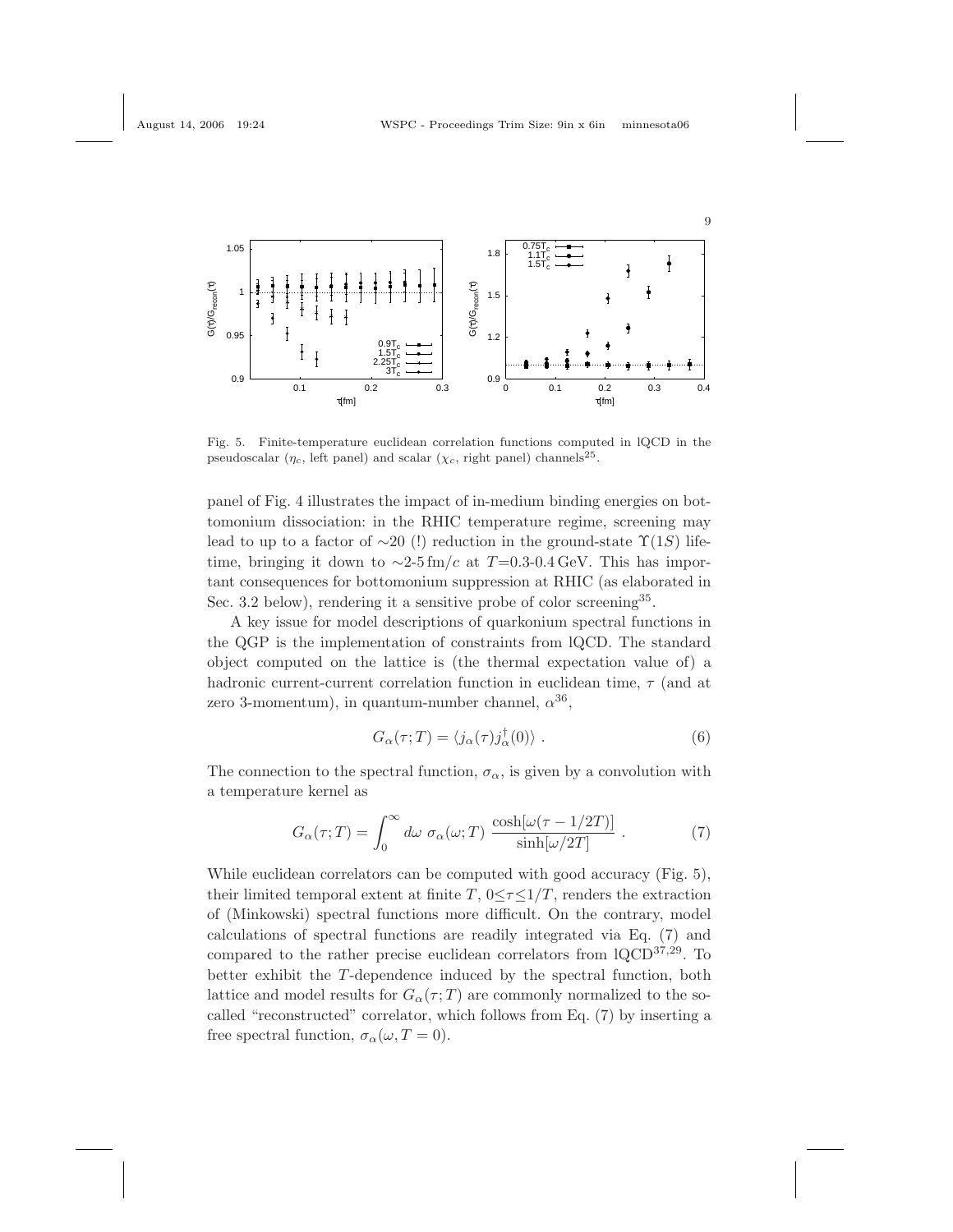Eq. (6) requires the knowledge of the quarkonium spectral function at all (positive) energies. A schematic decomposition consists of a bound-state part and a continuum,

$$
\sigma_{\alpha}(\omega) = \sum_{i} 2M_{i}F_{i}^{2}\delta(\omega^{2} - M_{i}^{2}) + \frac{3}{8\pi^{2}}\omega^{2} f_{\text{cont}}(\omega, E_{\text{thr}})\Theta(\omega - E_{\text{thr}}), \quad (8)
$$

where, for fixed  $\alpha$ , i runs over all bound states with masses  $M_i$  and couplings  $F_i$ , and the threshold energy  $(E_{\text{thr}})$  and function  $f_{\text{cont}}$  characterize the onset and plateau of the continuum (usually taken from pQCD).

In Ref. <sup>29</sup>, T-dependent bound-state masses and couplings have been evaluated by solving a Schrödinger equation with in-medium potentials (screened Cornell or lQCD internal energy,  $U_{Q\bar{Q}}$ ); the threshold energy has been inferred from the asymptotic  $(r \to \infty)$  value of the respective potential,  $E_{\text{thr}}^{\text{med}}(T) = 2m_c + V(r \to \infty; T)$  (which monotonously decreases for  $T > T_c$ ). For the scalar  $(\chi_c)$  channel it has been found that, despite a rather quickly dissolving bound-state contribution, the correlator increases significantly (consistent with the lattice result in Fig. 5, right panel), due to the decreasing continuum threshold. The latter also leads to an increasing pseudoscalar correlator, which is not favored by lQCD (Fig. 5, left panel).

In Ref.  $38$  the separation of bound-state and continuum parts is improved by employing a T-matrix approach<sup>39,30</sup> for the  $Q\text{-}\bar{Q}$  interaction,

$$
T_{\alpha}(E; q', q) = V_{\alpha}(q', q) - \frac{2}{\pi} \int_0^{\infty} dk \, k^2 \, V_{\alpha}(q', k) \, G_{\bar{Q}Q}(E; k) \, T_{\alpha}(E; k, q) \, . \tag{9}
$$

For  $V_{\alpha}$  the Fourier transformed and partial-wave expanded lQCD internal energy has been used. Spin-spin (hyperfine) interactions are neglected implying degeneracy of states with fixed angular momentum (S-wave:  $\eta_c$  and  $J/\psi$ , P-wave:  $\chi_{c0,1,2}$ ).  $G_{\bar{Q}Q}(E;k)$  denotes the intermediate 2-particle propagator including quark selfenergies. The correlation and spectral functions follow from closing the external legs with 3-momentum integrations as

$$
G_{\alpha}(E) = \int G_{\bar{Q}Q} + \int G_{\bar{Q}Q} \int T_{\alpha} G_{\bar{Q}Q} , \ \sigma_{\alpha}(E) = a \ \text{Im} G_{\alpha}(E) , \quad (10)
$$

where the coefficient a depends on the channel  $\alpha$ . For a fixed c-quark mass of  $m_c$ =1.7 GeV, the resulting charmonium spectral functions confirm that bound states are supported in the S-wave up to  $\sim 3T_c$  while dissolved in the P-wave below 1.5  $T_c$ , see Fig. 6. In both cases, however, one finds a large (nonperturbative) enhancement of strength in the threshold region. The corresponding euclidean correlators are displayed in Fig. 7, normalized to a reconstructed one using the vacuum bound-state spectrum and a perturbative continuum with onset at the free  $D\bar{D}$  threshold,  $E_{\rm thr}^{\rm vac} = 2m_D \simeq 3.75$  GeV.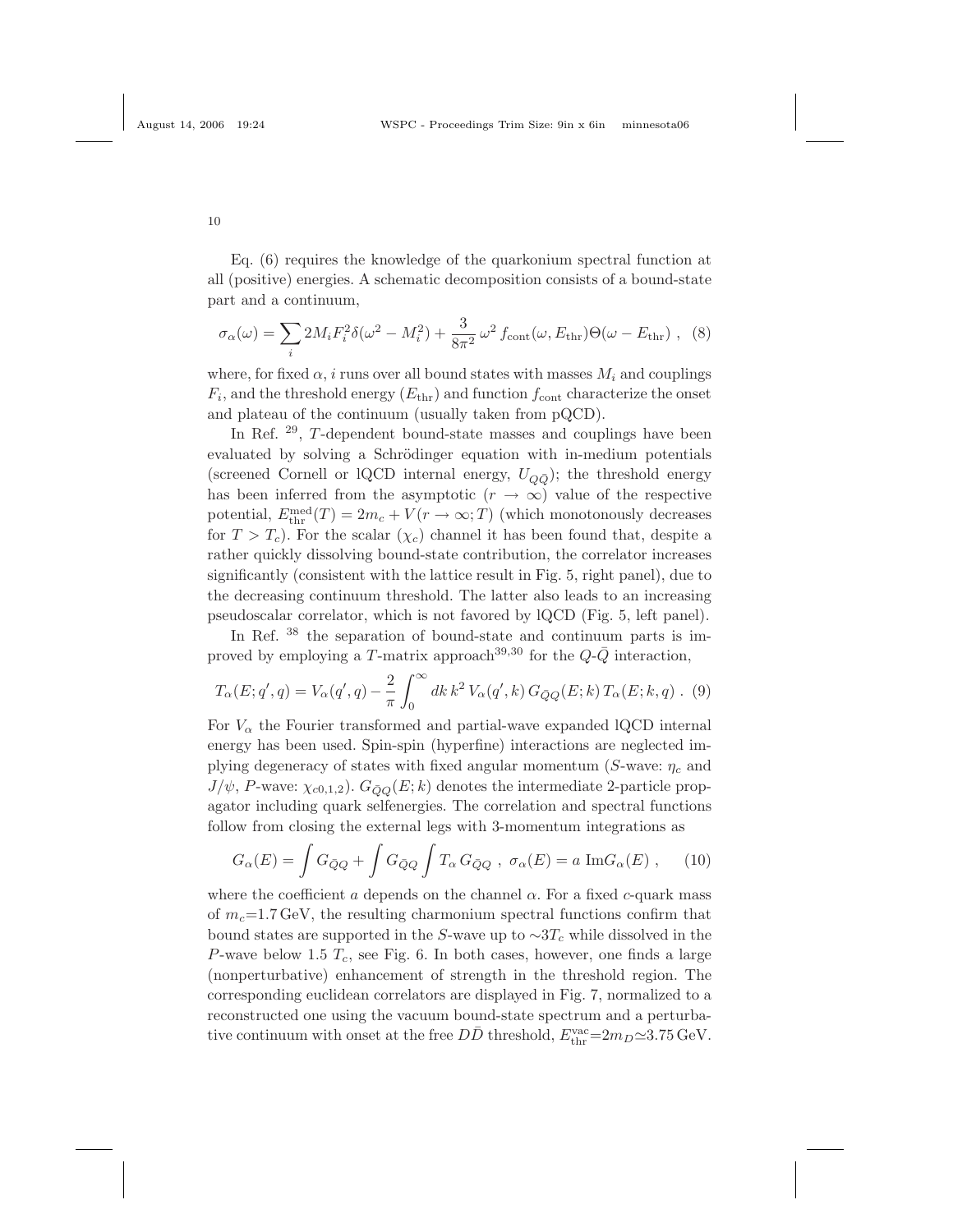



Fig. 6. S- (left panel) and P-wave (right panel) charmonium-spectral functions from the T-matrix approach with an lQCD-internal energy as potential<sup>38</sup>.



Fig. 7. Normalized euclidean correlation function for S- (left panel) and P-wave (right panel) charmonium states within a  $T$ -matrix approach using lQCD-internal energies<sup>38</sup>.

The  $\chi_c$  correlator (right panel) is well above one, both due to a lower inmedium threshold,  $E_{\text{thr}}^{\text{med}} = 2m_c = 3.4 \text{ GeV}$ , and the nonperturbative rescattering enhancement. While this is qualitatively consistent with lQCD, the temperature dependence is opposite, indicative for a further threshold decrease with temperature. In the  $\eta_c$  channel (left panel), the significant reduction in binding energy (due to color screening) reduces the correlator at large  $\tau$ , qualitatively in line with lQCD. In fact, the latter shows less reduction, leaving room for a T-dependent reduction of  $E_{\text{thr}}^{\text{med}}$  as well.

The scattering equation (9) is furthermore well suited to study finitewidth effects. E.g., when dressing the c-quarks with an imaginary selfenergy corresponding to  $\Gamma_c$ =50 MeV, inducing a charmonium width of  $\Gamma_{\Psi} \simeq 100 \text{ MeV}$  (as in the left panel of Fig. 4), the euclidean correlators vary by no more than 2%. This indicates that there is rather little sensitivity to phenomenologically relevant values for the quarkonium widths.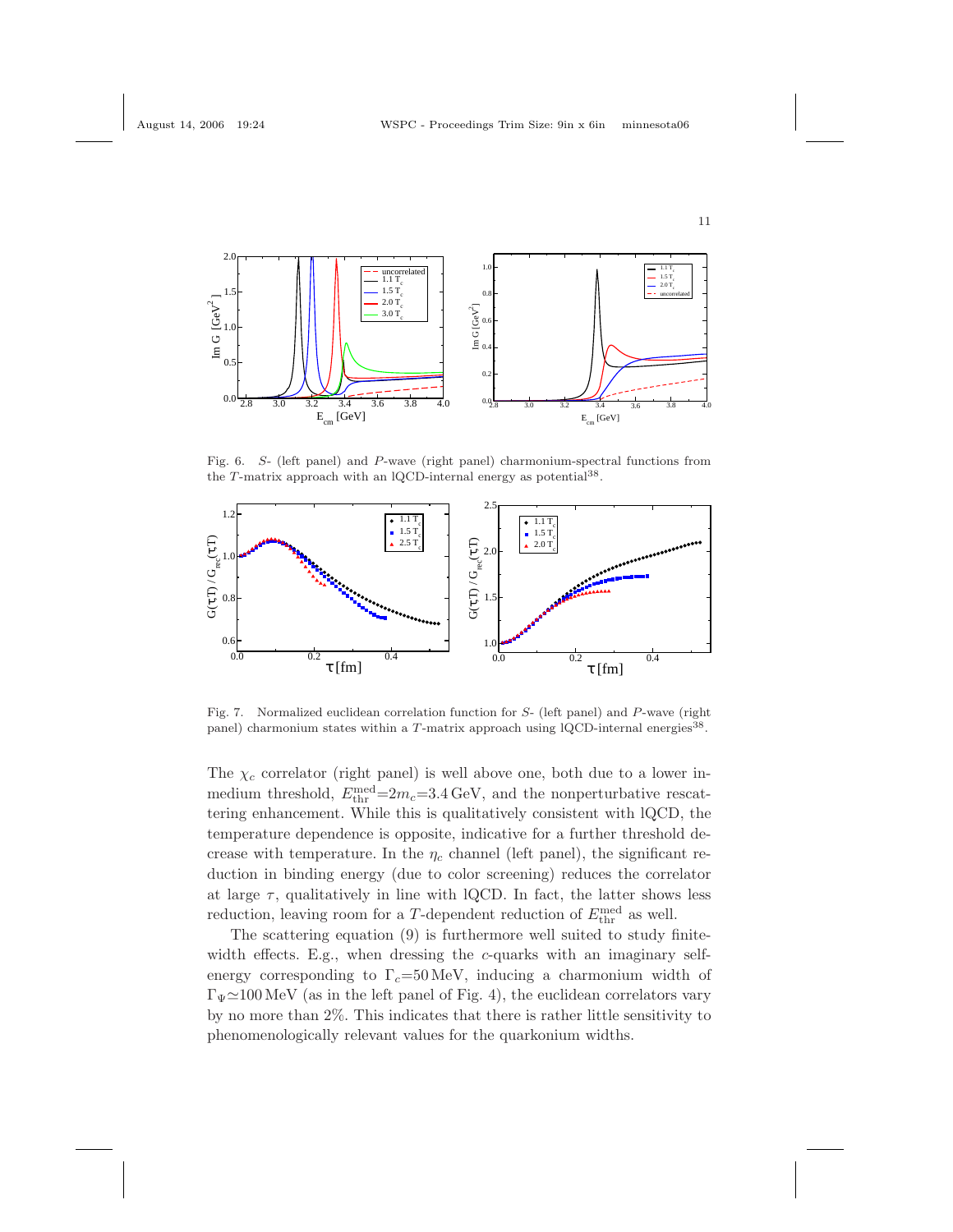## 3.2. Quarkonium Phenomenology in Heavy-Ion Collisions

The formation of thermalized matter above  $T_c$  in ultrarelativistic heavyion collisions (recall the discussion in the introduction) provides the basis for describing the production systematics of quarkonia in terms of their in-medium properties as discussed in the previous section. The suppression factor for the initially produced number of quarkonia may be schematically written as proceeding through 3 stages,

$$
S_{\text{tot}} = \exp(-\sigma_{\text{nuc}}^{\text{abs}} \varrho_N L) \exp(-\Gamma_{\text{QGP}} \tau_{\text{QGP}}) \exp(-\Gamma_{\text{HG}} \tau_{\text{HG}}). \tag{11}
$$

With the suppression in the hadron gas (HG) believed to be small, and the ("pre-equilibrium") nuclear absorption (cross section) inferred from  $p-A$ experiments, the suppression factor directly probes the dissociation rate of  $\Psi$ 's in the QGP. The observed  $J/\psi$ -suppression pattern at SPS can indeed be well described using the quasifree dissociation process with in-medium binding energies consistent with lQCD-potential models<sup>34,40</sup>.

At RHIC energy, copious production of  $c\bar{c}$  pairs  $(N_{c\bar{c}} \approx 20$  in central  $\sqrt{s}$ =200 AGeV Au-Au<sup>41</sup>, compared to 0.2 at SPS) opens the possibility of secondary charmonium production<sup>42,34</sup>. This is, after all, required by detailed balance in the dissociation reaction,  $\Psi + g \Rightarrow c + \bar{c} + X$ , provided the  $\Psi$  state still exists at the given temperature<sup>40,43</sup>. If, in addition, the c-quarks are close to thermal equilibrium, one can apply the rate equation,

$$
\frac{dN_{\Psi}}{dt} = -\Gamma_{\Psi}[N_{\Psi} - N_{\Psi}^{\text{eq}}(T)] \quad , \tag{12}
$$

for the time evolution of the  $J/\psi$  number. Pertinent predictions (upper solid line in the left panel of Fig. 8) agree reasonably well with current PHENIX data<sup>44</sup> suggesting that the regeneration component becomes substantial in central Au-Au. Corrections due to incomplete c-quark thermalization, as well as a lower dissociation (and thus formation) temperature, reduce the regeneration (lower solid curves in the left panel of Fig. 8). It has also been suggested<sup>45</sup> that available  $J/\psi$  data at SPS and RHIC are compatible with suppression of only  $\chi_c$  and  $\psi'$  (which make up ~40% of the inclusive  $J/\psi$  yield in p-p), with the direct  $J/\psi$ 's being unaffected. However, if at RHIC the  $J/\psi$  width is of order 0.1 GeV (cf. previous section) and the QGP lifetime at least  $2 \text{ fm/c}$ , one finds a QGP suppression factor of  $S_{\text{QGP}} \simeq 0.4$ .

Finally, turning to  $\Upsilon$  production, the increase of the  $\Upsilon$  dissociation rate due to color screening (recall right panel of Fig. 4) could lead to a Υ yield in central Au-Au (right panel of Fig. 8) which is more suppressed for the  $J/\psi$  (left panel), and thus provide a rather striking QGP signature<sup>35</sup>.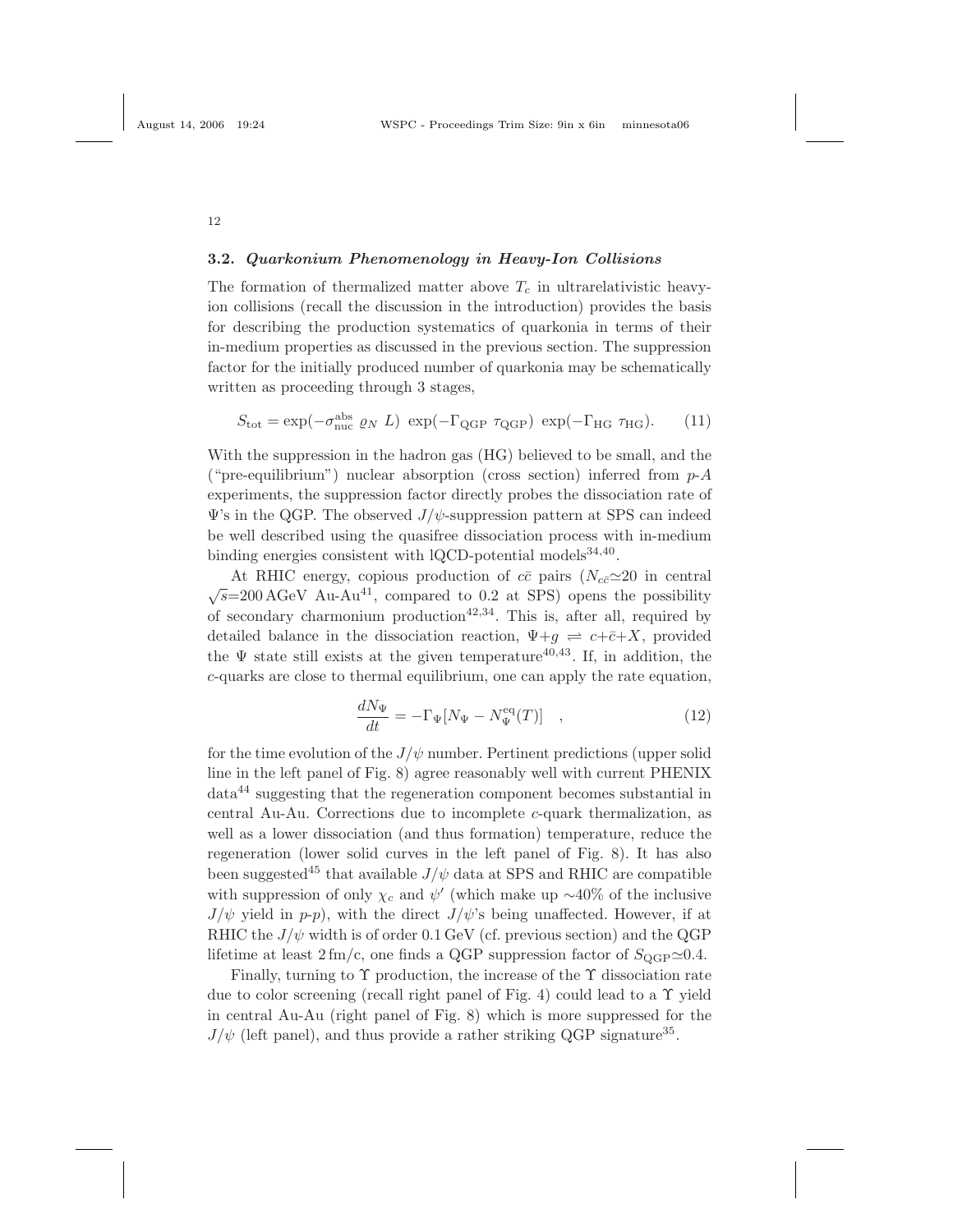

Fig. 8. Centrality dependence of the nuclear modification factor for  $J/\psi$  (left panel)<sup>40,46</sup> and  $\Upsilon$  (right panel)<sup>35</sup> at RHIC.

## 4. Conclusions

Charm and bottom hadrons are valuable sensors of the sQGP. In the openflavor sector, the inadequacy of pQCD to account for the suppression and collectivity of current  $e^{\pm}$  spectra at RHIC may be a rather direct indication of nonperturbative rescattering processes above  $T_c$ . We have elaborated these in a concrete example using (elastic) resonance interactions. The latter will have to be (i) evaluated more microscopically, e.g., using input interactions from lQCD, and (ii) combined with radiative energy loss.

In the quarkonium sector, steady progress is made in implementing firstprinciple information from finite- $T$  lattice QCD into effective models suitable for tests in heavy-ion reactions. T-matrix approaches incorporate effects of color-screening, parton-induced dissociation, and in-medium masses and widths of heavy quarks (which, in turn, connect to the open-flavor sector). We have suggested an sQGP signature in terms of stronger suppression for  $\Upsilon$  relative to  $J/\psi$ , which would be a direct proof of  $J/\psi$  regeneration and carries large sensitivity to color screening of bottomonia.

### Acknowledgments

This work was supported in part by a fellowship of the Spanish M. E. C., a Feodor-Lynen fellowship of the A.-v.-Humboldt foundation, and a U.S. National Science Foundation CAREER Award under grant PHY-0449489.

## References

- 1. K. Adcox et al. [PHENIX Collaboration], Nucl. Phys. A757, 184 (2005).
- 2. J. Adams et al. [STAR Collaboration], Nucl. Phys. A757, 102 (2005).
- 3. M. Gyulassy, I. Vitev, X.N. Wang and B.W. Zhang, arXiv:nucl-th/0302077.